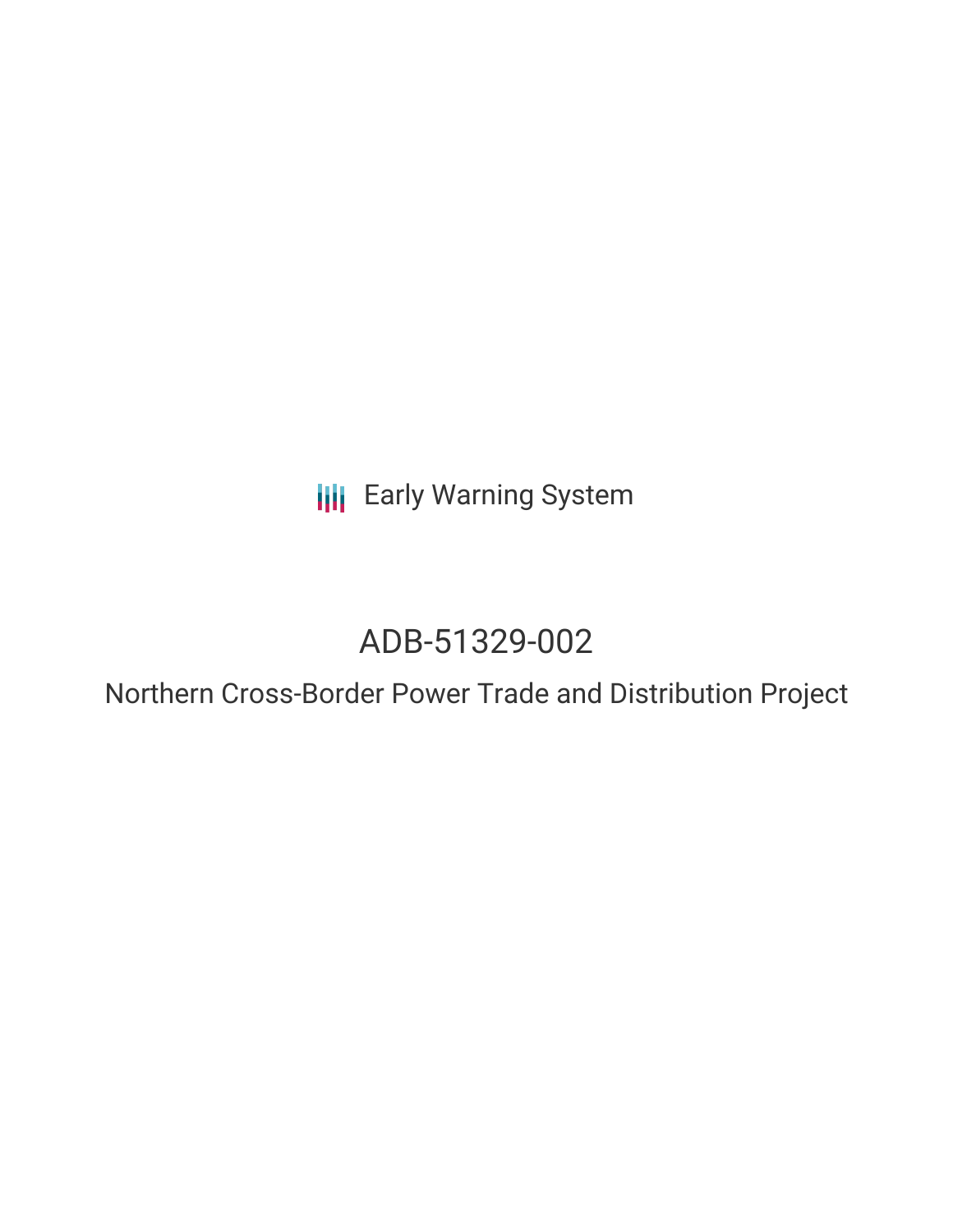

### **Quick Facts**

| <b>Countries</b>               | Laos                               |
|--------------------------------|------------------------------------|
| <b>Specific Location</b>       | Luang Namtha, Bokeo, and Phongsaly |
| <b>Financial Institutions</b>  | Asian Development Bank (ADB)       |
| <b>Status</b>                  | Approved                           |
| <b>Bank Risk Rating</b>        |                                    |
| <b>Voting Date</b>             | 2017-11-22                         |
| <b>Borrower</b>                | Government of Laos                 |
| <b>Sectors</b>                 | Energy, Technical Cooperation      |
| <b>Investment Type(s)</b>      | Grant                              |
| <b>Investment Amount (USD)</b> | $$0.80$ million                    |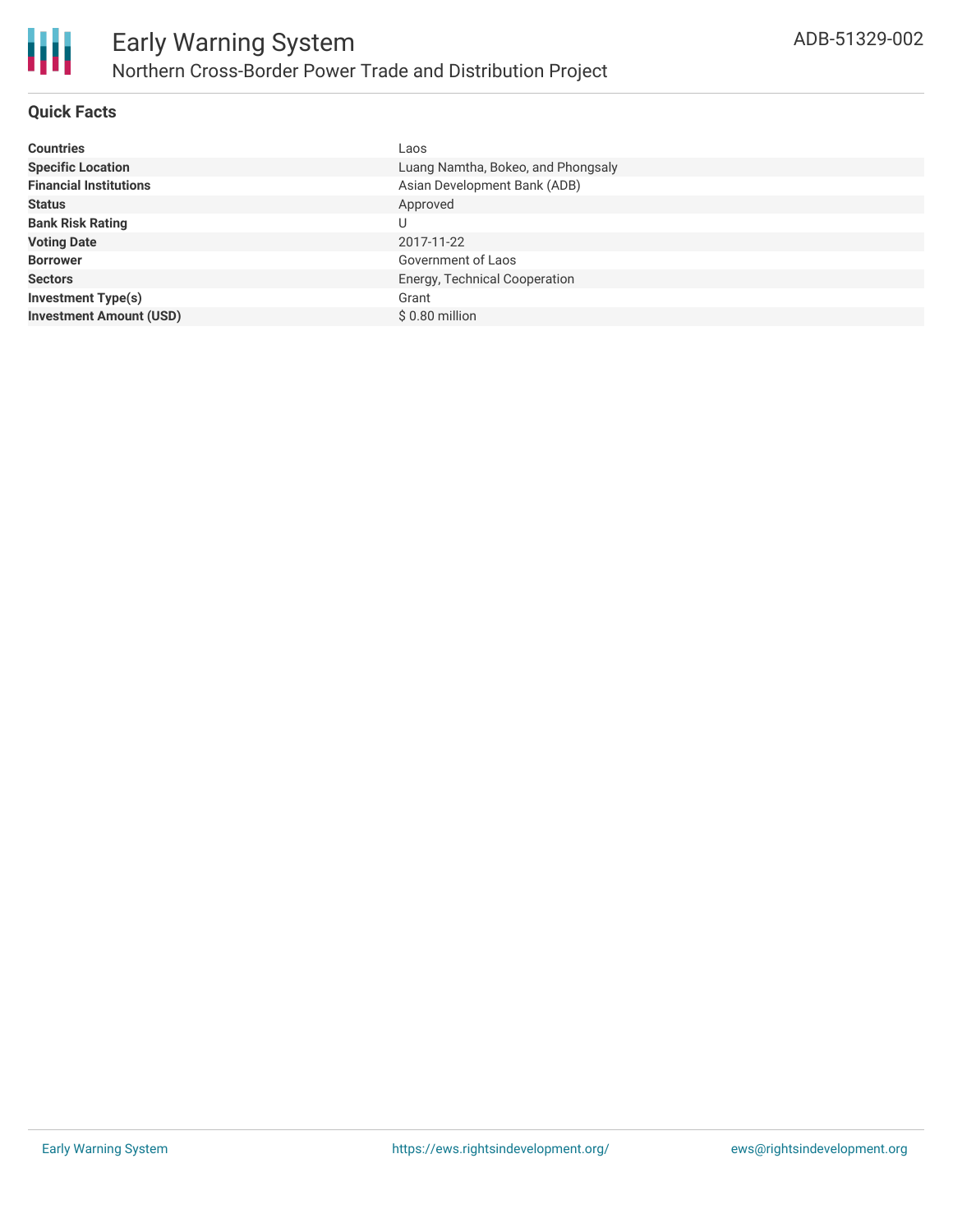

# **Project Description**

According to the bank website, the proposed Northern Cross-Border Power Trade and Distribution Project aims to promote regional power exchange in the Greater Mekong Subregion (GMS) and expand access to energy in several northern provinces in the Lao People's Democratic Republic (Lao PDR). The project will help address Lao PDR's need to: (i) expand access to lowcost, reliable power in rural areas; and (ii) develop power interconnections between Lao PDR and Thailand and Myanmar to increase power trade. The project will support the national electric utility, Electricite du Laos (EDL), with the following outputs: (i) electricity distribution expanded in the provinces of Luang Namtha, Bokeo, and Phongsaly, including provision of at least 8,000 household electricity meters; and (ii) cross-border transmission line(s) connecting Lao PDR with Thailand and/or Myanmar constructed. The outcome will be domestic electricity consumption and cross-border electricity trade increased. The impact will be Lao PDR graduated from least developed country status, as stated in the Vision 2030 and National Ten-Year Socio-Economic Development Strategy, 2016–2025.

Project due diligence will (i) evaluate the feasibility of one or more high-voltage cross- border connections between Lao PDR and Thailand and/or Myanmar, consisting of the following options:

- (a) from Ban Tonpheng (Bokeo Province, Lao PDR) to Mea Chan (Thailand),
- (b) from Ban Tonpheng (Bokeo Province, Lao PDR) to Shan State (Myanmar), and
- (c) from Meung Long (Luang Namtha, Lao PDR) to Shan State (Myanmar)

(ii) conduct a system study of cross-border interconnector options of 115/230/500 kilovolt as may be determined and evaluate the feasibility of using high-temperature low-sag conductors; (iii) determine the optimal combination of on-grid and/or off-grid solutions for rural electrification in three northern provinces (Luang Namtha, Bokeo, and Phongsaly) through a least-cost electrification planning approach; and (iv) develop an investment plan for the various electrification options.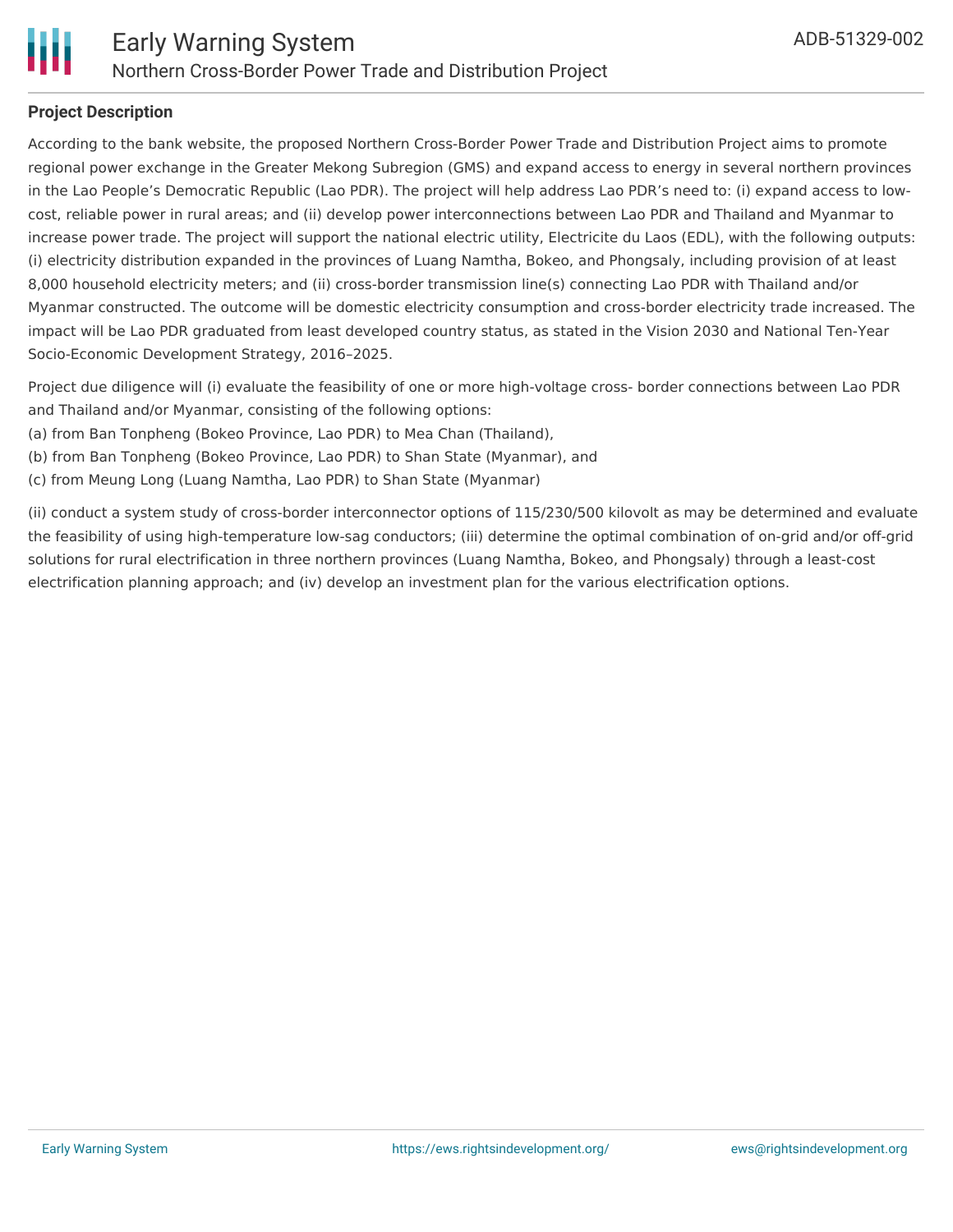

# **Investment Description**

Asian Development Bank (ADB)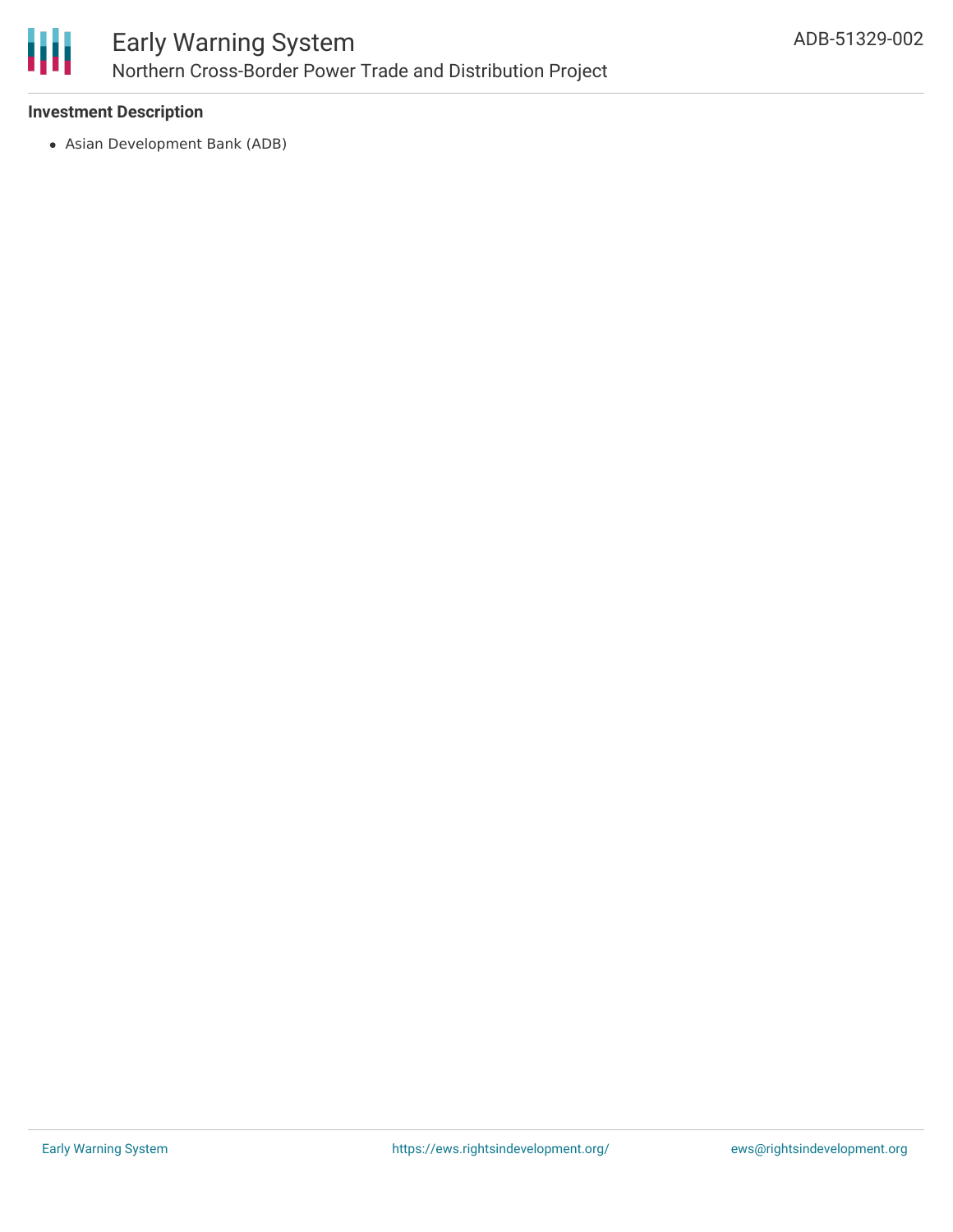

## **Contact Information**

Electricite du Laos Samsenethai Road, P.O. Box 309 Vientiane Lao People's Democratic Republic

#### ACCOUNTABILITY MECHANISM OF ADB

The Accountability Mechanism is an independent complaint mechanism and fact-finding body for people who believe they are likely to be, or have been, adversely affected by an Asian Development Bank-financed project. If you submit a complaint to the Accountability Mechanism, they may investigate to assess whether the Asian Development Bank is following its own policies and procedures for preventing harm to people or the environment. You can learn more about the Accountability Mechanism and how to file a complaint at: http://www.adb.org/site/accountability-mechanism/main